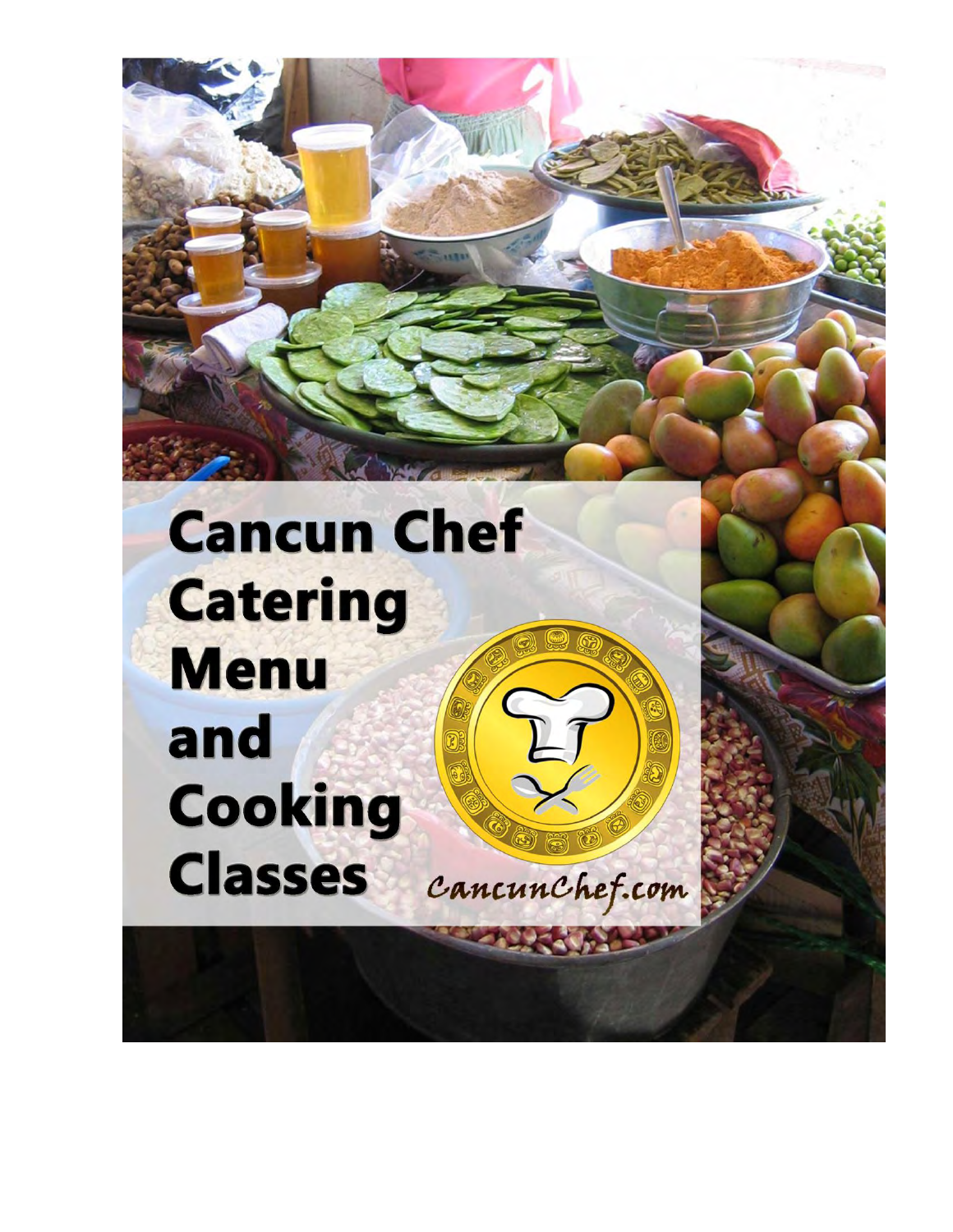# **Cancun Chef Villa Catering Menu**



**You're on vacation and you don't want to cook, it's "No Problemo" let Chef Miguel cook for you and experience the "Sazon y Sentimiento" (Taste and Feeling) of Mexico!!!** 

**Please order meals at least the day before allowing us time to shop**.

**To Order Meals while in Mexico: Phone: 998-287-1514 EXTENSION #111**  Miguel Mateos (Telcel 044-988-147-2610) **Or Email [Liza@MexicoVacationVillas.com](mailto:Liza@MexicoVacationVillas.com) or [Miguel@CancunChef.com](mailto:Miguel@CancunChef.com?subject=Villa%20meal%20service) Or you can send the staff over with a note.**

Please leave message or email with: Villa Name # of people Dinner selection Time you would like dinner served.

## **To Order Meals before arrival to Mexico:**

**[www.VillaFoodService.com](http://www.villafoodservice.com/) Phone: 1-877-254-9791 EXTENSION #111 Or Email [Liza@MexicoVacationVillas.com](mailto:Liza@MexicoVacationVillas.com) or [Miguel@CancunChef.com](mailto:Miguel@CancunChef.com?subject=Villa%20meal%20service)**

#### **Dinners must be delivered by 9:00 PM**

Sunday Dinners must be delivered by 5:30 PM - Sunday Meals must be for a min. of 6 people. Wednesdays Dinners must be delivered by 4:30 PM

#### **Minimum order is \$50**

**We serve everything family style (everyone gets the same meal)** – however if you have a food allergy or are vegetarian or diabetic we can cook you something different - just ask.

**All ingredients are fresh and bought that morning** for that day's food service. Miguel actually orders the fish and lobster right from the fishermen. The vegetables and fruits are thoroughly washed and disinfected so you will not have to be concerned.

Worried about the cost? Don't, it is comparable with going to a medium priced restaurant in the Mayan Riviera. Our average dinners run from \$18 to \$25 per person including the cocktails, and Chef Miguel known for his "large portions."

**The menu is extensive so take a look and get started on planning your vacation cuisine.**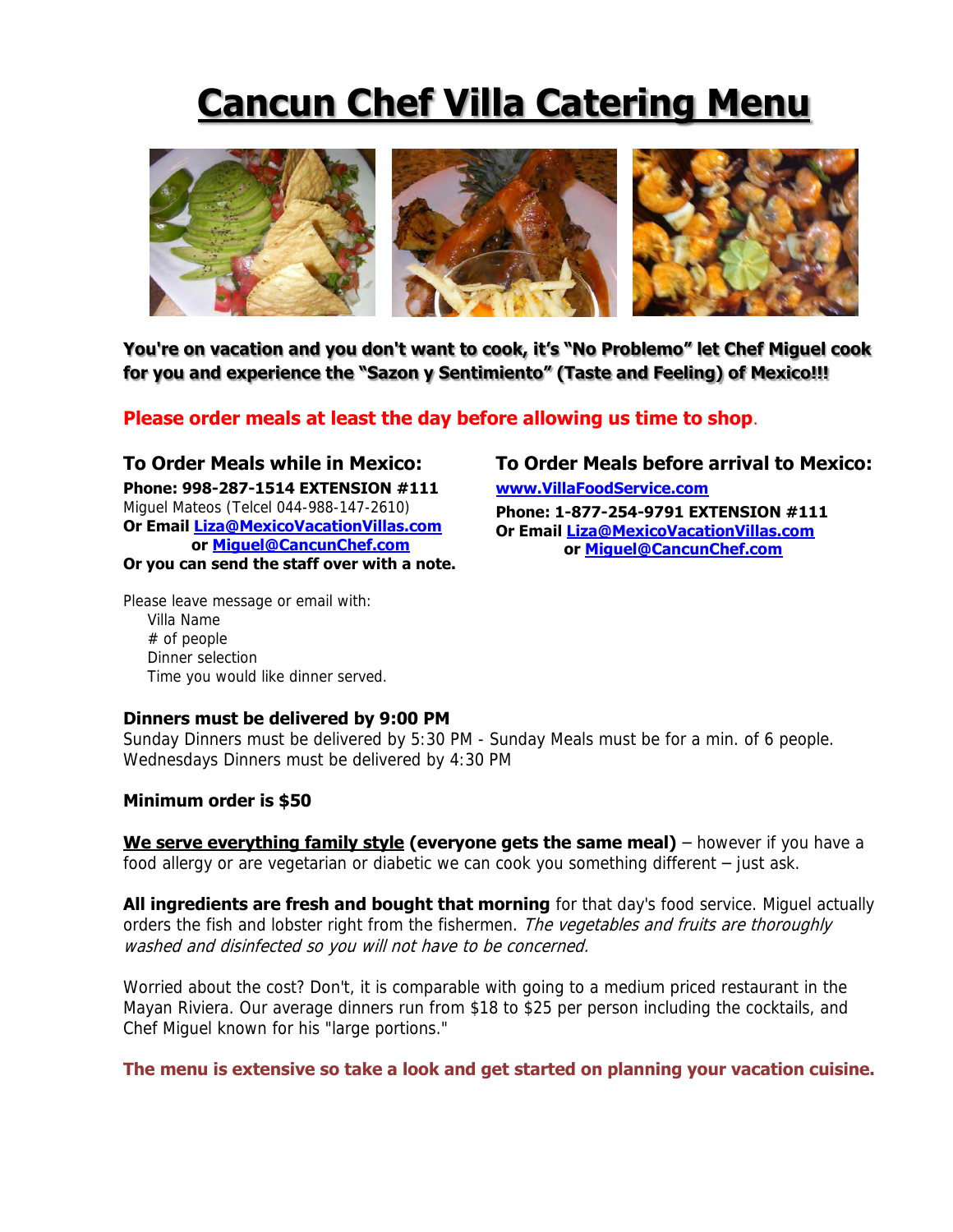# **Mayan and Mexican Regional Foods**

### **Mexican Welcome dinner - \$18 per person**

(Served on Saturday evening for arrivals – you may also order this meal anytime)

**Starters: Chicken Flautas, Guacamole, Pico de Gallo & Chips**

**Entrees: Beef Fajitas along with Cheese and Chicken Enchiladas** w/Green and Red Sauces

**Sides: Mexican Rice, Fried Plantain and Black Beans** 

**Dessert: Flan** 

**Cocktail: Margaritas** 

#### **Mayan Dinner - \$20 per person**

**Starters: Guacamole, Pico de Gallo & Chips** 

#### **Entrees: Cochinita Pibil** - **THIS IS OUR MOST**

**REQUESTED DISH!!** (Pork seasoned with Achiote and Recado Rojo (Mayan red seasoning – not hot!) Wrapped in banana leaves roasted in sour orange juice – served shredded along with corn or flour tortillas for making tacos.) Also with **Chiles Rellenos** (Poblano Chilies (not hot) stuffed with Manchego cheese battered and fried – served with a wonderful tomato sauce.)

**Sides: Red Rice with potatoes and Black Beans** 

**Dessert: Mexican Rice Pudding** (with sweet milk, cinnamon and raisins.) **Cocktail: Margaritas** 

#### **Mexican Grill - \$25 per person**

**Starters: Guacamole, Pico de Gallo & Chips** 

**Entrees: Grilled Meat Assortment** (**Arrachera** - Mexican flank steak, very tender, lots of flavor, **Chorizo** - Mexican sausage, **Chicken Breast**, **Smoked and Fresh Pork Chops** - served with both Flour and Corn Tortillas)

**Sides: Baked Potato** 

**Dessert: Vanilla Ice Cream with Cajeta Sauce** (like Carmel)

**Cocktail: Margaritas** 

#### **Yucatán Dinner - \$20 per person**

#### **Starters: Guacamole, Pico de Gallo & Chips**

**Entrees: Pollo Pibil** (Chicken seasoned with Achiote and Recado Rojo (Mayan red seasoning – not hot!) Wrapped in banana leaves roasted in sour orange juice - served with both Flour and Corn Tortillas)

**Sides: Red Rice with potatoes** along with **Black Beans** 

*Dessert:* **Baked Bananas** with raisins in a rum sauce

**Cocktail: Margaritas** 

#### **Vera Cruz Dinner - \$22 per person**

**Starters: Bean and Chorizo** (Mexican sausage) **Dip, Fresh Salsa w/ Chips**

*Entrees:* **Veracruz Style Fish** (tomatoes, olives, onions, garlic and capers)

**Sides: White Rice topped with Fried Plantain** along with a **Tropical Salad** (Sliced Mango, Avocado, Cucumber and Jicama w/ fresh squeezed Lime)

**Dessert: Vera Cruz Smoothie** (Tropical Fruit Pudding type of Dessert)

**Cocktail: Margaritas** 

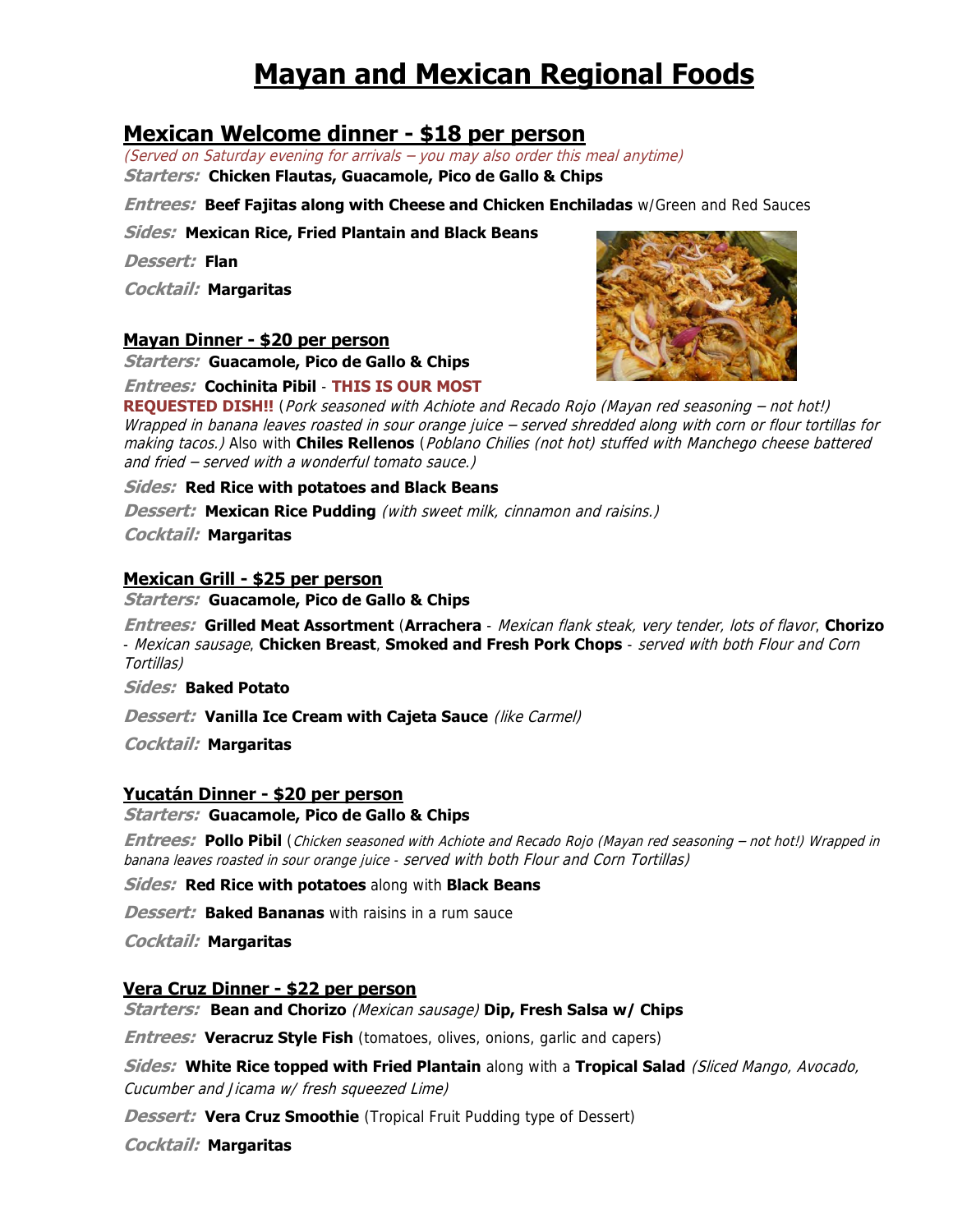#### **Isla Dinner - \$22 per person**

#### **Starters: Guacamole, Pico de Gallo and Chips**

**Entrees: Mayan Fish Tikin Chic** (Fish seasoned with Achiote and Recado Rojo (Mayan red seasoning – not hot!) Wrapped in banana leaves roasted in sour orange juice.)

**Sides: Red Rice with potatoes** along with a **Tropical Salad** (Mango and Avocado Salad with Pineapple Vinaigrette)

**Dessert: Coconut Mousse**

**Cocktail: Margaritas** 

#### **Mole Dinner - \$25 per person**

**Starters: Guacamole, Pico de Gallo and Chips**

**Entrees: Braised Chicken with Oaxacan Style Chocolate Mole Sauce** (not sweet)

**Sides: White Rice** along with a **Black Bean and Roasted Corn Salad**

**Dessert: Papaya Crumb**

**Cocktail: Mezcal Cocktail**

#### **Just like Mom Made Dinner (Mexican Comfort Foods) - \$25 per person**

**Starters: Chicken Tamales with Green Sauce**

**Entrees: Pork Pozole with Garnish Bar** (avocados, red radish, onion, chicharron, fresh cheese, oregano, shredded lettuce and chili pepper)

**Dessert: Vanilla Ice Cream with Cajeta Sauce** (like Carmel)

**Cocktail: Cantaloupe Daiquiris** 

### **Taco Platter - \$23 per person**

**Starters: Guacamole, Pico de Gallo and Chips**

**Entrees: Large platter of Various Taco Meats** (**Arrachera** - Mexican flank steak, very tender, lots of flavor, **Chorizo** - Mexican sausage, **Pastor** – Pork cooked on a spit like gyro meat and **Carnitas** – Fried Pork - served with both Flour and Corn Tortillas)

**Sides: Taco Garnishes** (grilled spring onions, cilantro, fresh onion, limes, pineapple and sauces)

**Dessert: Mango Shortcakes**

**Cocktail: Margaritas** 

#### **The Mexican Vegetarian Dinner - \$20 per person**

**Starters: Caramelized Onion and Cheese Quesadillas, Guacamole, Pico de Gallo and Chips**

**Entrees: Oaxaca Style Lintels** (made with plantains, pineapple, onions and tomatoes) along with **Papadzules** (Enchiladas made with hard boiled eggs and topped with Roasted Pumpkin Seed Salsa)

**Sides: Cactus Salad**

**Dessert: Banana Pudding**

**Cocktail: Margaritas**



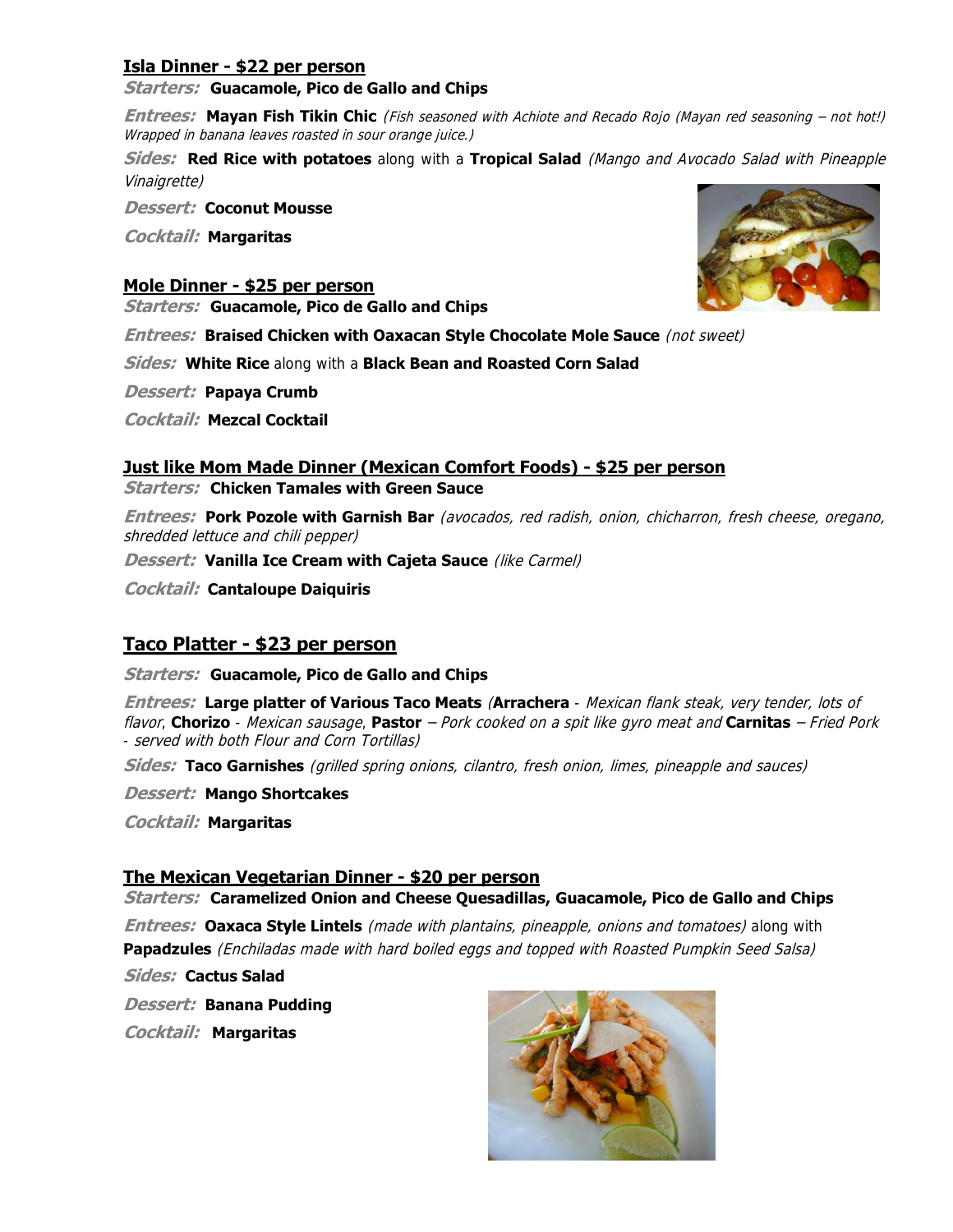# **Some Fun Cravings**

#### **Caribbean Dinner - \$24 per person**

- **Starters: Guacamole, Caribbean Fresh Salsa and Chips**
- **Entrees: Caribbean BBQ Spare Ribs**
- **Sides: Caribbean Cole Slaw** along with **Grilled Pineapple**
- **Dessert: Key Lime Pie**
- **Cocktail: Margaritas**

#### **Gringo Dinner – Tex-Mx - \$22 per person**

**Starters: Chicken Tostadas, Fiesta Dip Sampler and Chips** (Chile con Queso, Avocado dip & Salsa)

**Entrees: Burrito or Chimichanga** (Beef or Chicken) along with **Chicken and Cheese Enchiladas** w/Green and Red Sauces

**Sides: Refried Beans** along with **Mexican Rice**

**Dessert: Vanilla Ice Cream with Cajeta Sauce** (like Carmel)

**Cocktail: Margaritas**

#### **Some Like it Hot Dinner - \$28 per person**

**Starters: Jamaican Jerk Chicken Wings, Grilled Jalapenos** stuffed with Cheese & Chorizo**, Fresh Habanero Salsa and Chips** made with Sour Orange

**Entrees: Diablo Steak** (Grilled Filet Mignon with Spicy Ranchero Sauce topped with Cheese served on top of a tortilla)

**Sides: Black Beans, Mango and Roasted Corn Salad** (To Cool you down!)

**Dessert: Chamoyadas** (Chile Sorbet)

**Cocktail: Michelada** (cold beer, lime juice and spices) or **Spicy Margaritas**

#### **Spa Dinner (Heart Smart) - \$22 per person**

**Starters: Sliced Jicama and Cucumbers Spears with Yogurt Dip**

**Entrees: Grilled Fresh Snapper or Grouper or Salmon with garlic and limes**

**Sides: Grilled Mexican Vegetables** (chayote, zucchini, carrot and green onions) along with a **Cactus Salad**

**Dessert: Tropical Fruit Kabobs**

**Cocktail: White or Red Wine**

#### **A Bit of Italy in Mexico Dinner - \$25 per person**

**Starters: Bruschetta Entrees: Seafood Pasta with White Sauce Sides: Caprese Salad Dessert: Tiramisu Cocktail: White or Red Wine**



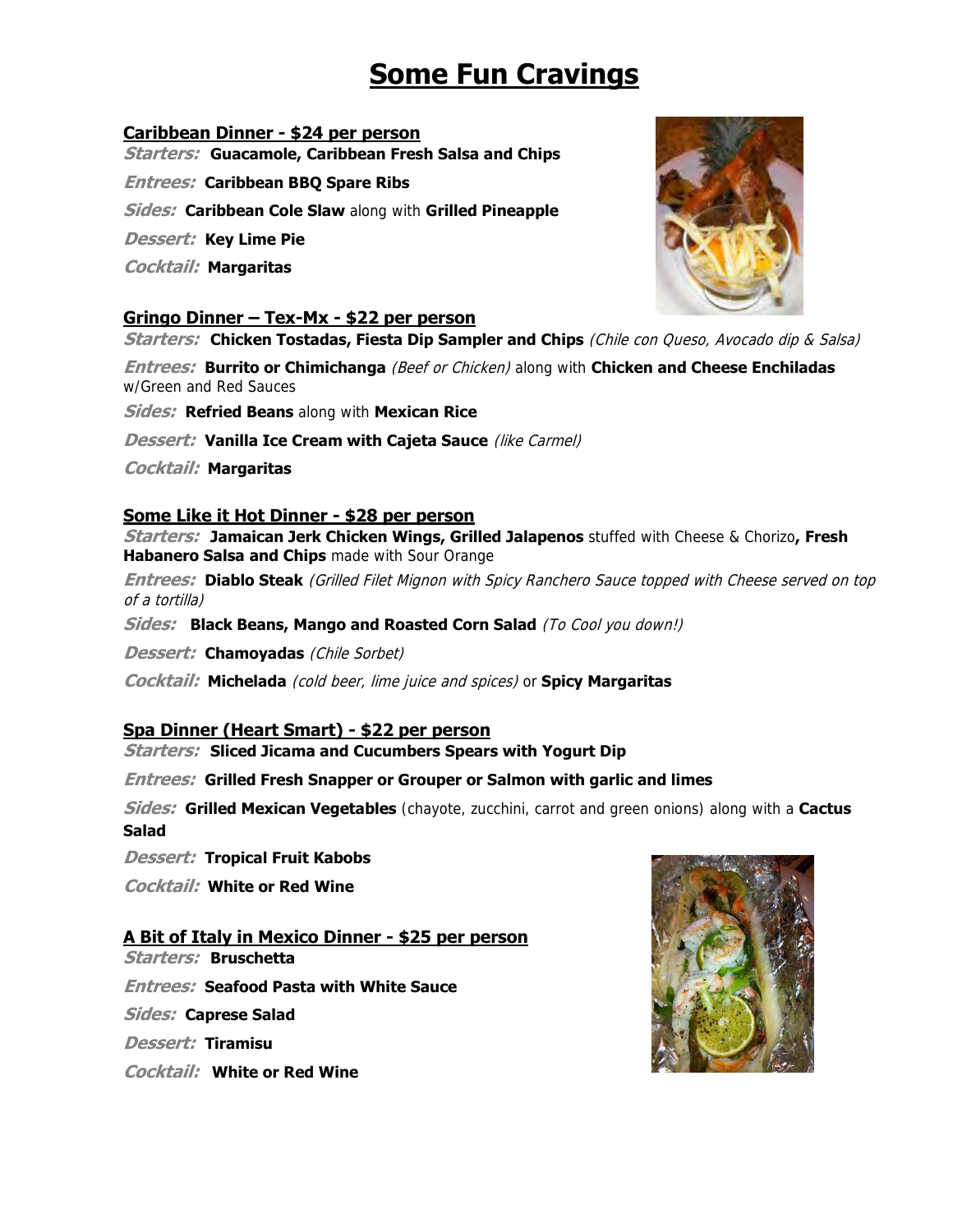#### **Fish and Chips Dinner - \$21 per person**

**Starters: Guacamole, Pico de Gallo & Chips Entrees: Fried Fresh Fish and French Fries Sides: Caribbean Cole Slaw Dessert: Vanilla Ice Cream with Cajeta Sauce** (like Carmel) **Cocktail: Margaritas**

#### **The Shrimp Fiesta Dinner - \$32 per person**

**Starters: Mexican Style Shrimp Cocktail, Guacamole, Pico de Gallo and Chips**

**Entrees: Grilled Shrimp Kabobs** and your choice of **Cancun Shrimp Enchiladas with White Sauce** or **Caribbean Grilled Shrimp** (Served over mango, pineapple, poblano chili, red peppers, red onion and avocado)

**Sides: Shrimp Ceviche**

**Dessert: Mango Mousse**

**Cocktail: Planters Punch**

#### **Tropical Surf and Turf Dinner - \$50 per person**

**Starters: Mexican Style Shrimp Cocktail**

**Entrees: Filet Mignon** and **Caribbean Lobster Tail** 

**Sides: Twice Baked Potato, Sautéed Vegetables, Bread** along with a **Tropical Tossed Salad** with Mango

**Dessert: Tropical Fruit Tart**

**Cocktail: Red or White Wine**

#### **Appetizer Dinner - \$27 per person**

**Starters: Guacamole, Pico de Gallo and Chips** 

#### **Choice of 4 Appetizers (add \$6 per person for each additional appetizers over 4)**

Fiesta dip sampler (Chile con Queso, Avocado dip, Salsa & Chips) Shrimp Poppers – shrimp stuffed with a sliver of jalapeno, cheese and wrapped in bacon Conch Fritters Peel and Eat Shrimp Mexican Shrimp Cocktail Jamaican Jerk Chicken Wings (hot) **Nachos** Ceviche (Shrimp & Fish Combination)

**Dessert: Mango Crumb**

**Cocktail: Margaritas**



#### **Chef's Whim Dinner (for the Foodies) - \$50 per person**

**Starters: Lobster Crab Rangoon**

**Entrees: Pasta with Salmon** in Pistachio Sauce and sautéed Vegetables OR **Lamb Chops** with Red Wine Sauce and Roasted Vegetables

**Sides: Shrimp** breaded with Chicharron on top of **Micro Green Salad** and **Bread** 

**Dessert: Tropical Fruit Tart**

**Cocktail: Red or White Wine**

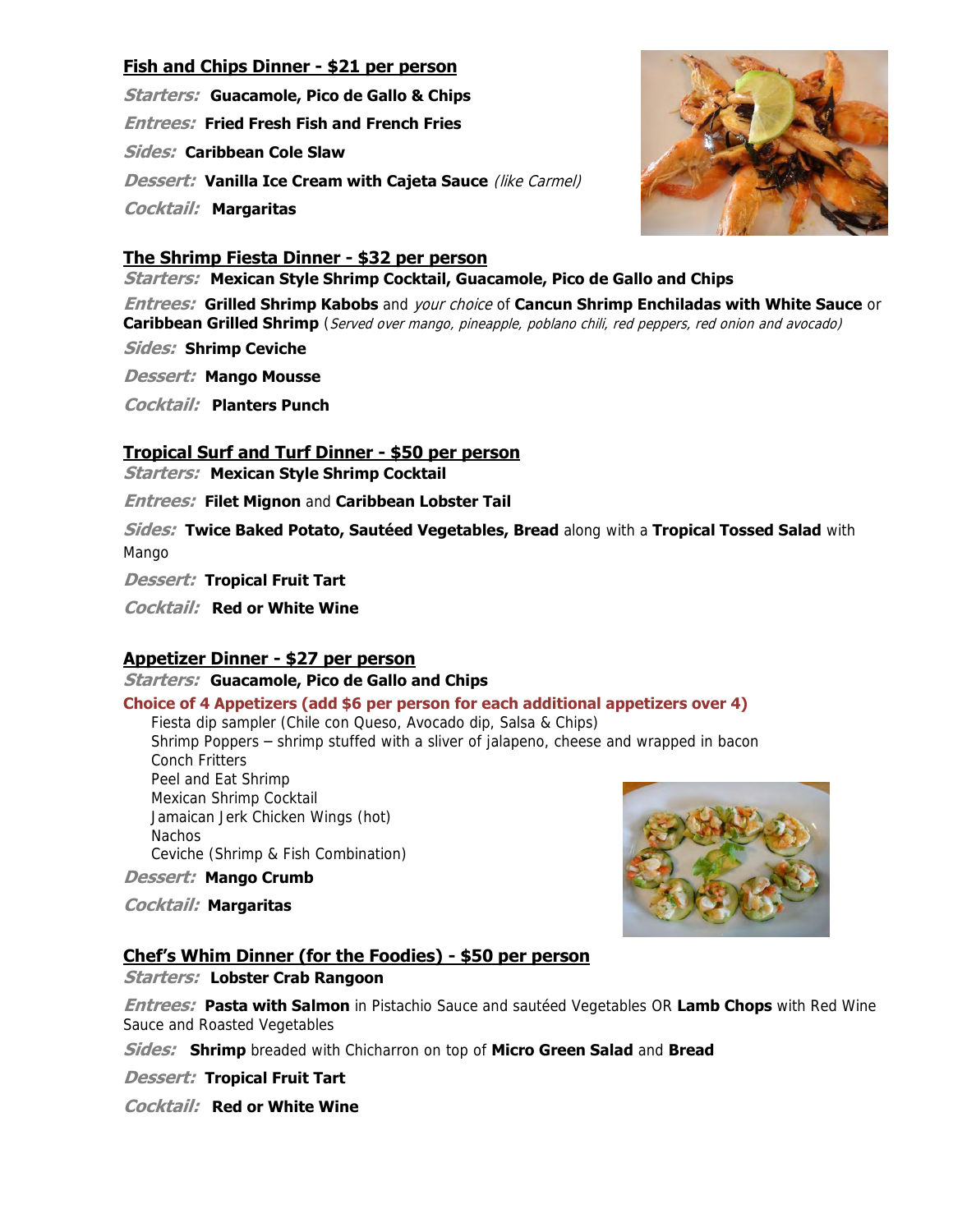





## **Breakfast**

#### **Breakfast Buffet**

**One Entrée \$12 per person Two Entrée's \$15 per person Three Entrée's \$18 per person** 

- **Mexican Sweet Breads**
- **Fresh Fruit**
- **Potatoes and Chorizo** (Mexican sausage) with green onion
- **Fresh Fruit Juice** and **Coffee**
- **Mimosa's, Bloody Mary's or Screw Drivers** (\$7 extra charge)
- Choice of the following:
	- o **Huevos Rancheros** corn tortilla topped with beans, sunny side up eggs, ham and a grilled tomato sauce (hot optional)
	- o **Mexican Style Scrambled Eggs**
	- o **Chilaquiles** fried tortilla chips topped with shredded chicken, tomato sauce, cheese and fresh cream (hot optional)
	- o **Banana Pancakes**
	- o **Coconut Cream French Toast incredible!**

# **Happy Hour\* (12PM – 4PM)**

\*If the Chef has been scheduled with dinners and shopping this might NOT be available.

#### **Happy Hour Assortment - \$14 per person**

Minimum order is 4 people

- Guacamole
- Pico de Gallo & Chips
- Nachos
- Fiesta dip sampler (Chile con Queso, Avocado dip, Salsa & Chips)

#### **Mexican Salsa and Chips - \$15 per order**

Freshly made salsa and chips

#### **Ceviche and Chips**

Minimum order is 4 people

- Fish \$8 per person
- Shrimp or Shrimp & Fish \$12 per person

#### **Fish Tacos - \$8 per person**

Minimum order is 4 people

#### **Happy Hour Cocktails - \$18 per large pitcher**

- Margarita
- Mango, Banana, Strawberry Margaritas or Daiquiris (not frozen) (if in season)
- Pina Colada
- Sangria
- Planter's Rum Punch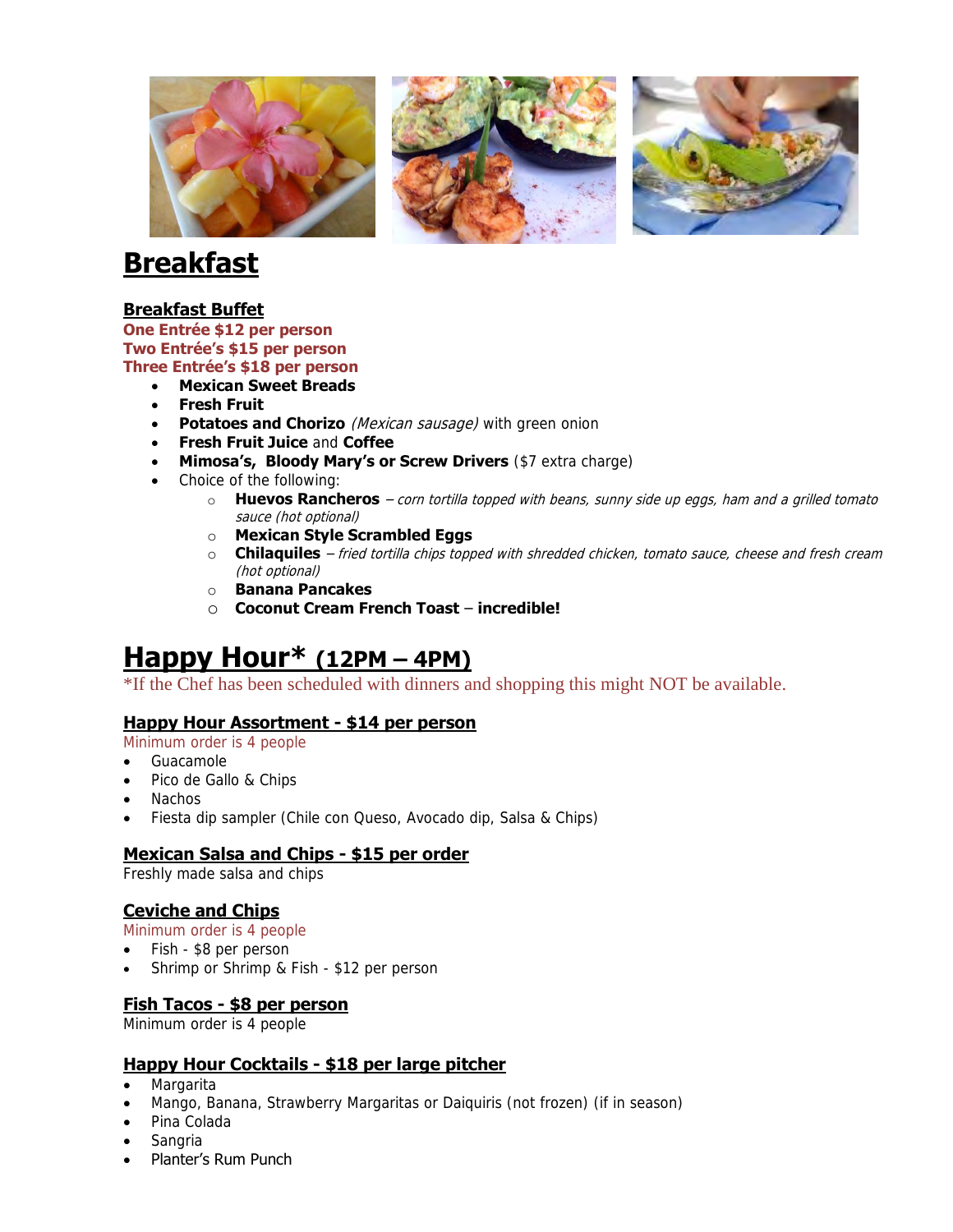#### **Add-Ons:**

- Mexican Shrimp Cocktail \$6 per person
- Ceviche Shrimp & Fish \$12 per person
- Pico de Gallo & Guacamole & Chips \$5 per person
- **Birthday Cake** we have a local baker in Puerto Morelos that prepares the Mexican Traditional Tres Leche (Three Milk) Cake \$20 for average group size – this cannot be substituted for dinner desserts.

#### **Beverages:**

- We include a pitcher of drinks allowing for approximately **1/2 liter (16 oz.) per person** (about two Old Fashioned Glasses when filled with ice per person) - Extra pitchers of are \$18
- We automatically include Limeade (virgin margaritas) for groups containing children.
- No discount when ordering "Virgin Drinks"
- We do not supply sodas with meals.
- We offer Champagne or Sparkling Wine (Extra Charge) for special occasions.

#### **Substitutions:**

- Pina Coladas, Limeade, Sangria, Planter's Punch for Margaritas. Add \$2 per person for substituting wine for cocktails.
- Desserts can be substituted, except for substituting Key Lime Pie or Tropical Fruit Tarts add \$2 per person
- Salads and Fruit Desserts Chef will change items without notice depending on what looks the freshest at the store that day or what is available seasonally.

#### **Service:**

- Meals are delivered Family Style on serving platters and set on dining room table each item is covered with plastic wrap to keep warm and to keep the bugs off while delivering.
- We Do Not Set the Table nor do we return to Clean Up Afterword the villa maids will clean the dishes the next day – just rinse them and leave by the sink. We will return to pick up serving platters later in the week.
- Meals will either be delivered by Chef Miguel or one of his Helpers, please let them pass with the large trays of food, Chef Miguel will be happy to answer all your questions when he is threw delivering the food.

#### **Special Request:**

- **Food Allergies** Let Chef Miguel know of any food allergies and he will work around that for the affected person. Note: Gluten Free is easy in Mexico since most meals are made with Corn verses Flour – the only flour we would be serving in most cases is the flour tortillas we serve on the side and flour used in some of the desserts. None of our meals include Peanuts or are cooked with Peanut Oil. None of meals include Shellfish unless labeled.
- **Vegetarian/Vegan** have a Vegetarian in your group, let Chef Miguel know and he will prepare an entree for that person. No discount for Vegetarian/Vegan substitutions.
- **Organic** Organic "Fresh" Fruits and Vegetables are not readily available here in the Cancun area.
- Chilies Unless Requested or Noted on the Menu We do NOT serve anything Spicy All salsa with any "Heat" are served on the side.